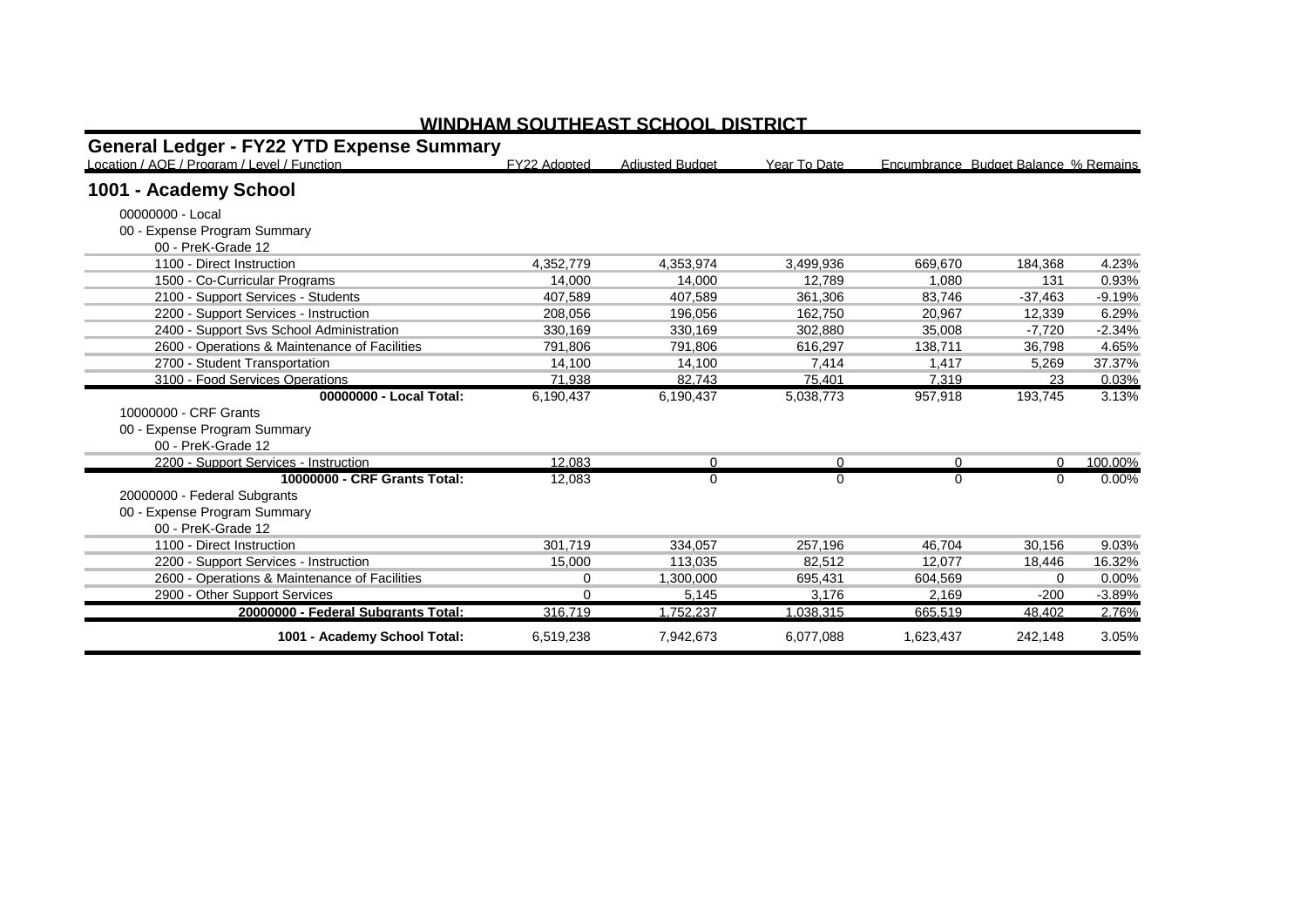| <b>General Ledger - FY22 YTD Expense Summary</b> |              |                        |              |           |                                      |           |
|--------------------------------------------------|--------------|------------------------|--------------|-----------|--------------------------------------|-----------|
| Location / AOE / Program / Level / Function      | FY22 Adopted | <b>Adiusted Budget</b> | Year To Date |           | Encumbrance Budget Balance % Remains |           |
| 1040 - Brattleboro Union High School             |              |                        |              |           |                                      |           |
| 00000000 - Local                                 |              |                        |              |           |                                      |           |
| 00 - Expense Program Summary                     |              |                        |              |           |                                      |           |
| 00 - PreK-Grade 12                               |              |                        |              |           |                                      |           |
| 1100 - Direct Instruction                        | 5.976.051    | 5.976.051              | 4.708.822    | 1.220.942 | 46.287                               | 0.77%     |
| 1300 - Vocational Education                      | 1,140,843    | 1,140,843              | 1.073.061    | $\Omega$  | 67,782                               | 5.94%     |
| 1400 - Athletics                                 | 764.890      | 764.890                | 640.084      | 49.589    | 75.217                               | 9.83%     |
| 1500 - Co-Curricular Programs                    | 154,211      | 154,211                | 149,838      | 9,232     | $-4,859$                             | $-3.15%$  |
| 2100 - Support Services - Students               | 1.474.883    | 1.370.136              | 1.118.954    | 233.988   | 17.194                               | 1.25%     |
| 2200 - Support Services - Instruction            | 825.478      | 825.478                | 666.520      | 104,968   | 53,990                               | 6.54%     |
| 2400 - Support Svs School Administration         | 889,608      | 889,608                | 735.665      | 92.143    | 61,799                               | 6.95%     |
| 2500 - Support Svs - SU Assessments/Services     | 73.693       | 73.693                 | 74.584       | 20.546    | $-21.437$                            | $-29.09%$ |
| 2600 - Operations & Maintenance of Facilities    | 3,193,105    | 3,193,105              | 2,633,313    | 435.172   | 124.620                              | 3.90%     |
| 2700 - Student Transportation                    | 8.796        | 8.796                  | 5.283        | 1.111     | 2.402                                | 27.31%    |
| 3100 - Food Services Operations                  | 261,060      | 261,060                | 226,395      | 19,940    | 14,725                               | 5.64%     |
| 5000 - Debt Service / Other                      | 1.785.600    | 1.785.600              | 1.726.080    | $\Omega$  | 59.520                               | 3.33%     |
| 00000000 - Local Total:                          | 16,548,217   | 16,443,469             | 13,758,599   | 2,187,631 | 497,239                              | 3.02%     |
| 20000000 - Federal Subgrants                     |              |                        |              |           |                                      |           |
| 00 - Expense Program Summary                     |              |                        |              |           |                                      |           |
| 00 - PreK-Grade 12                               |              |                        |              |           |                                      |           |
| 1100 - Direct Instruction                        | $\mathbf 0$  | 162.645                | 146.863      | 17,963    | $-2.182$                             | $-1.34%$  |
| 2100 - Support Services - Students               | $\Omega$     | 203.668                | 162.556      | 39,052    | 2,060                                | 1.01%     |
| 2200 - Support Services - Instruction            | 1,000        | 4,766                  | 4,766        | $\Omega$  | 0                                    | 0.00%     |
| 2600 - Operations & Maintenance of Facilities    | $\Omega$     | 41.500                 | 17.250       | 24.250    | $\Omega$                             | 0.00%     |
| 20000000 - Federal Subgrants Total:              | 1,000        | 412,578                | 331,434      | 81,265    | $-121$                               | $-0.03%$  |
| 30000000 - State Grants                          |              |                        |              |           |                                      |           |
| 00 - Expense Program Summary                     |              |                        |              |           |                                      |           |
| 00 - PreK-Grade 12                               |              |                        |              |           |                                      |           |
| 1100 - Direct Instruction                        | 95,000       | 95,000                 | 67,772       | $\Omega$  | 27,228                               | 28.66%    |
| 30000000 - State Grants Total:                   | 95.000       | 95,000                 | 67.772       | $\Omega$  | 27.228                               | 28.66%    |
| 1040 - Brattleboro Union High School Total:      | 16,644,217   | 16,951,047             | 14, 157, 805 | 2,268,896 | 524,346                              | 3.09%     |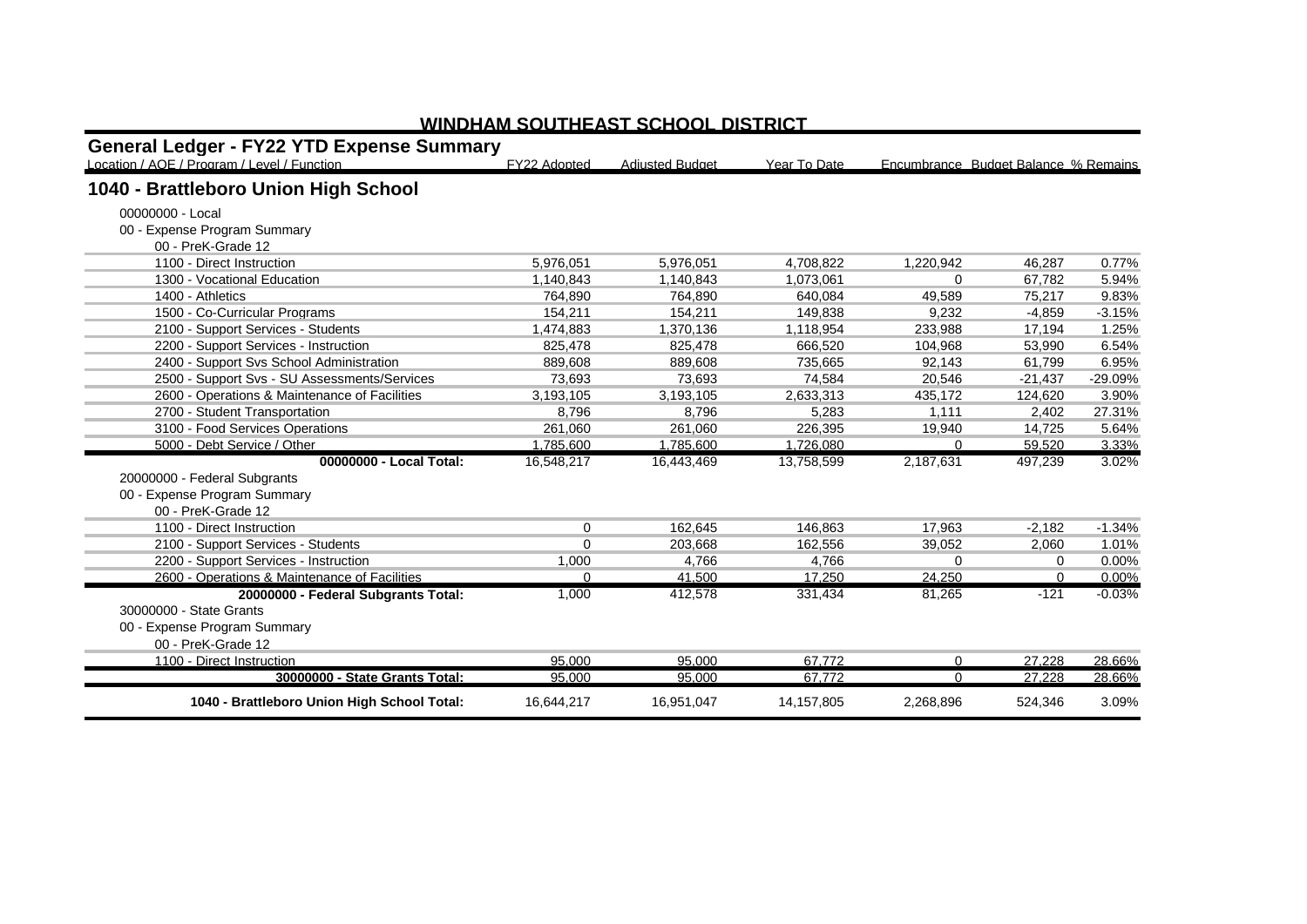| <b>General Ledger - FY22 YTD Expense Summary</b> |              |                        |              |          |                                      |          |
|--------------------------------------------------|--------------|------------------------|--------------|----------|--------------------------------------|----------|
| Location / AOE / Program / Level / Function      | FY22 Adopted | <b>Adiusted Budget</b> | Year To Date |          | Encumbrance Budget Balance % Remains |          |
| 1087 - Dummerston School                         |              |                        |              |          |                                      |          |
| 00000000 - Local                                 |              |                        |              |          |                                      |          |
| 00 - Expense Program Summary                     |              |                        |              |          |                                      |          |
| 00 - PreK-Grade 12                               |              |                        |              |          |                                      |          |
| 1100 - Direct Instruction                        | 1,830,229    | 1,830,229              | 1,453,832    | 330,288  | 46,109                               | 2.52%    |
| 1400 - Athletics                                 | 15.746       | 15.746                 | 12.600       | 1.600    | 1.546                                | 9.82%    |
| 2100 - Support Services - Students               | 184,130      | 184,130                | 152,326      | 37,850   | $-6,045$                             | $-3.28%$ |
| 2200 - Support Services - Instruction            | 81.894       | 81.894                 | 57.704       | 12.795   | 11.395                               | 13.91%   |
| 2400 - Support Svs School Administration         | 216,124      | 216,124                | 182,836      | 24,547   | 8,740                                | 4.04%    |
| 2600 - Operations & Maintenance of Facilities    | 399.434      | 399.434                | 344.651      | 86.457   | $-31.674$                            | $-7.93%$ |
| 2700 - Student Transportation                    | 8,000        | 8,000                  | $\Omega$     | 2,415    | 5,585                                | 69.81%   |
| 3100 - Food Services Operations                  | 21.873       | 21.873                 | 18.289       | 1.609    | 1,975                                | 9.03%    |
| 5000 - Debt Service / Other                      | 2.495        | 2.495                  | 2.495        |          | $\Omega$                             | 0.00%    |
| 00000000 - Local Total:                          | 2,759,925    | 2,759,925              | 2,224,732    | 497,561  | 37,631                               | 1.36%    |
| 10000000 - CRF Grants                            |              |                        |              |          |                                      |          |
| 00 - PreK-Grade 12                               |              |                        |              |          |                                      |          |
| 2200 - Support Services - Instruction            | 5,601        | $\mathbf{0}$           | $\Omega$     | $\Omega$ | $\Omega$                             | 100.00%  |
| 10000000 - CRF Grants Total:                     | 5,601        | $\Omega$               | $\Omega$     | $\Omega$ | $\Omega$                             | $0.00\%$ |
| 20000000 - Federal Subgrants                     |              |                        |              |          |                                      |          |
| 1100 - Direct Instruction                        | 0            | 134,254                | 95,147       | 20,357   | 18,749                               | 13.97%   |
| 2100 - Support Services - Students               | 0            | 60,090                 | 46,226       | 9,864    | 4,000                                | 6.66%    |
| 2200 - Support Services - Instruction            | 1,000        | 15.029                 | 13,314       | 1,716    | $-2$                                 | $-0.01%$ |
| 2600 - Operations & Maintenance of Facilities    | $\Omega$     | 351.000                | 335.500      | $\Omega$ | 15,500                               | 4.42%    |
| 20000000 - Federal Subgrants Total:              | 1,000        | 560,372                | 490,187      | 31,938   | 38,248                               | 6.83%    |
| 40000000 - Federal Grants                        |              |                        |              |          |                                      |          |
| 1100 - Direct Instruction                        | 0            | 18.816                 | $\Omega$     | 4.567    | 14.249                               | 75.73%   |
| 2200 - Support Services - Instruction            | $\Omega$     | 638                    | 638          | $\Omega$ | $\Omega$                             | 0.00%    |
| 40000000 - Federal Grants Total:                 | 0            | 19,454                 | 638          | 4,567    | 14,249                               | 73.25%   |
| 50000000 - Grants from Private Sources           |              |                        |              |          |                                      |          |
| 2600 - Operations & Maintenance of Facilities    | $\Omega$     | 92.405                 | 78,343       | $\Omega$ | 14,062                               | 15.22%   |
| 50000000 - Grants from Private Sources Total:    | $\Omega$     | 92.405                 | 78,343       | $\Omega$ | 14.062                               | 15.22%   |
| C0000000 - PreK Grant                            |              |                        |              |          |                                      |          |
| 1100 - Direct Instruction                        | 0            | 5,963                  | 4,012        | 1,951    | $\mathbf 0$                          | 0.00%    |
| 2600 - Operations & Maintenance of Facilities    | $\Omega$     | 1.975                  | 1.727        | $\Omega$ | 247                                  | 12.52%   |
| C0000000 - PreK Grant Total:                     | $\Omega$     | 7,937                  | 5,740        | 1,951    | 247                                  | 3.12%    |
| 1087 - Dummerston School Total:                  | 2,766,526    | 3,440,093              | 2,799,639    | 536,016  | 104,437                              | 3.04%    |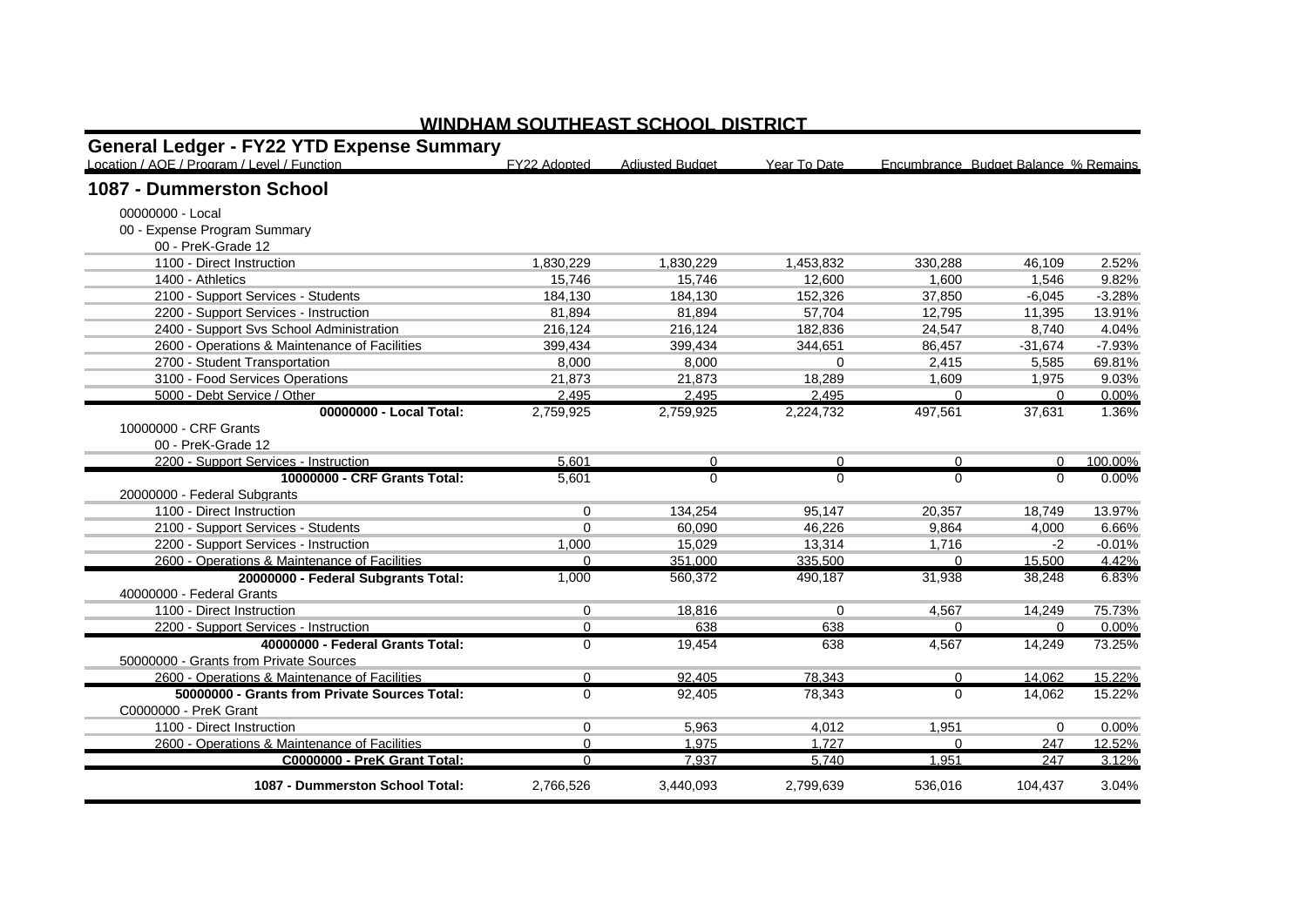| <b>General Ledger - FY22 YTD Expense Summary</b> |              |                        |              |          |                                      |           |
|--------------------------------------------------|--------------|------------------------|--------------|----------|--------------------------------------|-----------|
| Location / AOE / Program / Level / Function      | FY22 Adopted | <b>Adjusted Budget</b> | Year To Date |          | Encumbrance Budget Balance % Remains |           |
| 1128 - Guilford Central School                   |              |                        |              |          |                                      |           |
| 00000000 - Local                                 |              |                        |              |          |                                      |           |
| 00 - Expense Program Summary                     |              |                        |              |          |                                      |           |
| 00 - PreK-Grade 12                               |              |                        |              |          |                                      |           |
| 1100 - Direct Instruction                        | 1,213,442    | 1,217,500              | 1,075,540    | 236.236  | $-94.276$                            | $-7.74%$  |
| 1400 - Athletics                                 | 3,000        | 3,000                  | 0            | 0        | 3,000                                | 100.00%   |
| 2100 - Support Services - Students               | 181,672      | 181,672                | 159,440      | 44.936   | $-22.705$                            | $-12.50%$ |
| 2200 - Support Services - Instruction            | 154.481      | 161.481                | 111.838      | 28.144   | 21.499                               | 13.31%    |
| 2300 - Support Svs - School Board                | 4,057        | $\Omega$               | $\Omega$     | $\Omega$ | $\Omega$                             | 100.00%   |
| 2400 - Support Svs School Administration         | 217,109      | 217.109                | 201,293      | 23.758   | $-7.942$                             | $-3.66%$  |
| 2600 - Operations & Maintenance of Facilities    | 302.622      | 307,622                | 240,286      | 28.855   | 38,481                               | 12.51%    |
| 2700 - Student Transportation                    | 3.000        | 3.000                  | 1.016        | 1.524    | 460                                  | 15.33%    |
| 3100 - Food Services Operations                  | 30,483       | 18,483                 | 15,897       | 1,631    | 955                                  | 5.17%     |
| 5000 - Debt Service / Other                      | 500          | 500                    | 0            | 0        | 500                                  | 100.00%   |
| 5300 - Fund Transfers                            | 53,085       | 53,085                 | $\Omega$     | $\Omega$ | 53,085                               | 100.00%   |
| 00000000 - Local Total:                          | 2,163,452    | 2,163,452              | 1,805,310    | 365.084  | $-6.942$                             | $-0.32%$  |
| 10000000 - CRF Grants                            |              |                        |              |          |                                      |           |
| 00 - Expense Program Summary                     |              |                        |              |          |                                      |           |
| 00 - PreK-Grade 12                               |              |                        |              |          |                                      |           |
| 2200 - Support Services - Instruction            | 313          | $\mathbf{0}$           | $\Omega$     | $\Omega$ | $\Omega$                             | 100.00%   |
| 10000000 - CRF Grants Total:                     | 313          | $\mathbf{0}$           | $\Omega$     | $\Omega$ | $\Omega$                             | 0.00%     |
| 20000000 - Federal Subgrants                     |              |                        |              |          |                                      |           |
| 1100 - Direct Instruction                        | 57,772       | 144.402                | 108.001      | 19,094   | 17,308                               | 11.99%    |
| 2100 - Support Services - Students               | $\Omega$     | 24.249                 | 18,810       | 5,439    | $\Omega$                             | 0.00%     |
| 2200 - Support Services - Instruction            | 1,000        | 54.100                 | 42.941       | 9.296    | 1,863                                | 3.44%     |
| 2600 - Operations & Maintenance of Facilities    | 0            | 216.567                | 1.567        | $\Omega$ | 215.000                              | 99.28%    |
| 2900 - Other Support Services                    | $\Omega$     | 2.000                  | 434          | 96       | 1.470                                | 73.52%    |
| 20000000 - Federal Subgrants Total:              | 58,772       | 441.318                | 171,753      | 33,924   | 235,641                              | 53.39%    |
| 40000000 - Federal Grants                        |              |                        |              |          |                                      |           |
| 1100 - Direct Instruction                        | 0            | 28,031                 | 18.478       | 2.149    | 7.404                                | 26.41%    |
| 2200 - Support Services - Instruction            | 2,161        | $\Omega$               | $\Omega$     | $\Omega$ | $\Omega$                             | 100.00%   |
| 40000000 - Federal Grants Total:                 | 2,161        | 28,031                 | 18,478       | 2,149    | 7.404                                | 26.41%    |
| 50000000 - Grants from Private Sources           |              |                        |              |          |                                      |           |
| 1100 - Direct Instruction                        | $\Omega$     | 10,000                 | 5.137        | $\Omega$ | 4,863                                | 48.63%    |
| 50000000 - Grants from Private Sources Total:    | $\Omega$     | 10.000                 | 5.137        | $\Omega$ | 4.863                                | 48.63%    |
| 1128 - Guilford Central School Total:            | 2,224,697    | 2,642,800              | 2,000,678    | 401,157  | 240,966                              | 9.12%     |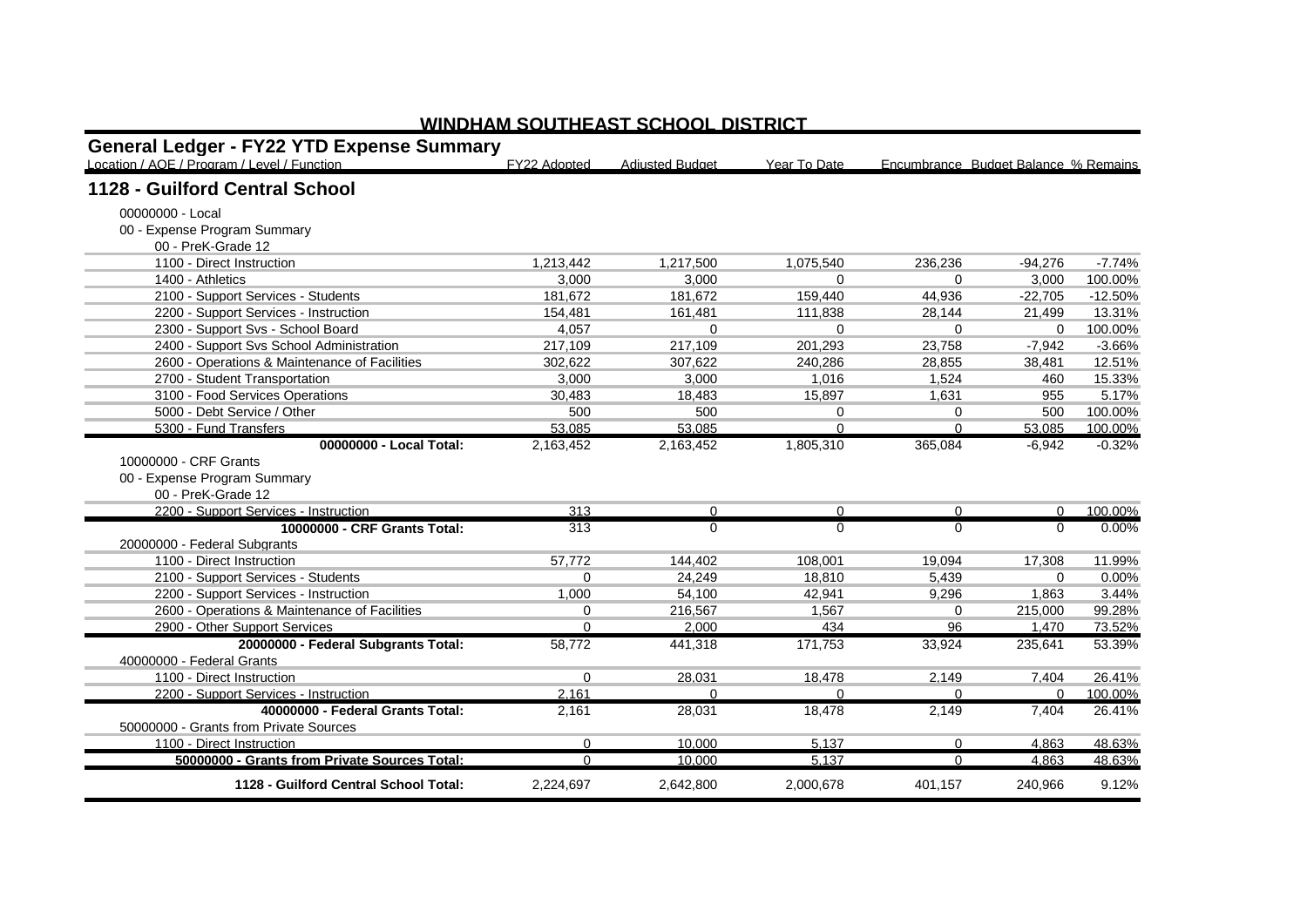| <b>General Ledger - FY22 YTD Expense Summary</b><br>Location / AOE / Program / Level / Function | FY22 Adopted | <b>Adjusted Budget</b> | Year To Date | Encumbrance Budget Balance % Remains |           |           |
|-------------------------------------------------------------------------------------------------|--------------|------------------------|--------------|--------------------------------------|-----------|-----------|
| 1234 - Putney Central School                                                                    |              |                        |              |                                      |           |           |
| 00000000 - Local                                                                                |              |                        |              |                                      |           |           |
| 00 - Expense Program Summary                                                                    |              |                        |              |                                      |           |           |
| 00 - PreK-Grade 12                                                                              |              |                        |              |                                      |           |           |
| 1100 - Direct Instruction                                                                       | 1,846,061    | 1,846,061              | 1.392.997    | 300.956                              | 152.108   | 8.24%     |
| 1400 - Athletics                                                                                | 24.831       | 24.831                 | 8,322        | 0                                    | 16,509    | 66.48%    |
| 1500 - Co-Curricular Programs                                                                   | 4.000        | 4.000                  | 2,747        | $\Omega$                             | 1,253     | 31.32%    |
| 2100 - Support Services - Students                                                              | 200,788      | 200,788                | 173,690      | 41,274                               | $-14,177$ | $-7.06%$  |
| 2200 - Support Services - Instruction                                                           | 101,441      | 101,441                | 102,260      | 14,193                               | $-15,013$ | $-14.80%$ |
| 2400 - Support Svs School Administration                                                        | 231,938      | 231,938                | 201,219      | 36,098                               | $-5,379$  | $-2.32%$  |
| 2600 - Operations & Maintenance of Facilities                                                   | 355,903      | 355,903                | 325.939      | 45,837                               | $-15,874$ | $-4.46%$  |
| 2700 - Student Transportation                                                                   | 11.890       | 11.890                 | 190          | 2,603                                | 9.097     | 76.51%    |
| 3100 - Food Services Operations                                                                 | 76,628       | 76,628                 | 74,591       | 3,916                                | $-1,879$  | $-2.45%$  |
| 5000 - Debt Service / Other                                                                     | 107.999      | 107.999                | 102.499      | $\Omega$                             | 5.500     | 5.09%     |
| 00000000 - Local Total:                                                                         | 2,961,478    | 2,961,478              | 2,384,455    | 444,878                              | 132,145   | 4.46%     |
| 10000000 - CRF Grants                                                                           |              |                        |              |                                      |           |           |
| 00 - Expense Program Summary                                                                    |              |                        |              |                                      |           |           |
| 00 - PreK-Grade 12                                                                              |              |                        |              |                                      |           |           |
| 2200 - Support Services - Instruction                                                           | 7.001        | 0                      | $\mathbf 0$  | 0                                    | $\Omega$  | 100.00%   |
| 10000000 - CRF Grants Total:                                                                    | 7,001        | $\Omega$               | $\Omega$     | $\Omega$                             | $\Omega$  | 0.00%     |
| 20000000 - Federal Subgrants                                                                    |              |                        |              |                                      |           |           |
| 00 - PreK-Grade 12                                                                              |              |                        |              |                                      |           |           |
| 1100 - Direct Instruction                                                                       | 96,996       | 252,757                | 174,377      | 45,386                               | 32,994    | 13.05%    |
| 2100 - Support Services - Students                                                              | $\Omega$     | 45.420                 | 35,556       | 9.864                                | $\Omega$  | 0.00%     |
| 2200 - Support Services - Instruction                                                           | 1,000        | 13,915                 | 11,772       | 2,145                                | $-2$      | $-0.02%$  |
| 2600 - Operations & Maintenance of Facilities                                                   | $\Omega$     | 1.905                  | 1,905        | 0                                    | $\Omega$  | 0.00%     |
| 2900 - Other Support Services                                                                   | $\Omega$     | 4.000                  | $\Omega$     | $\Omega$                             | 4,000     | 100.00%   |
| 20000000 - Federal Subgrants Total:                                                             | 97,996       | 317,997                | 223,610      | 57,395                               | 36,991    | 11.63%    |
| 40000000 - Federal Grants                                                                       |              |                        |              |                                      |           |           |
| 2600 - Operations & Maintenance of Facilities                                                   | 0            | 32.256                 | 0            | $\Omega$                             | 32.256    | 100.00%   |
| 40000000 - Federal Grants Total:                                                                | $\Omega$     | 32,256                 | $\Omega$     | 0                                    | 32,256    | 100.00%   |
| 50000000 - Grants from Private Sources                                                          |              |                        |              |                                      |           |           |
| 00 - PreK-Grade 12                                                                              |              |                        |              |                                      |           |           |
| 1100 - Direct Instruction                                                                       | $\Omega$     | 4,600                  | 4,597        | $\Omega$                             | 3         | 0.06%     |
| 50000000 - Grants from Private Sources Total:                                                   | $\Omega$     | 4.600                  | 4.597        | $\Omega$                             | 3         | 0.06%     |
| 1234 - Putney Central School Total:                                                             | 3,066,475    | 3,316,331              | 2,612,662    | 502,273                              | 201,395   | 6.07%     |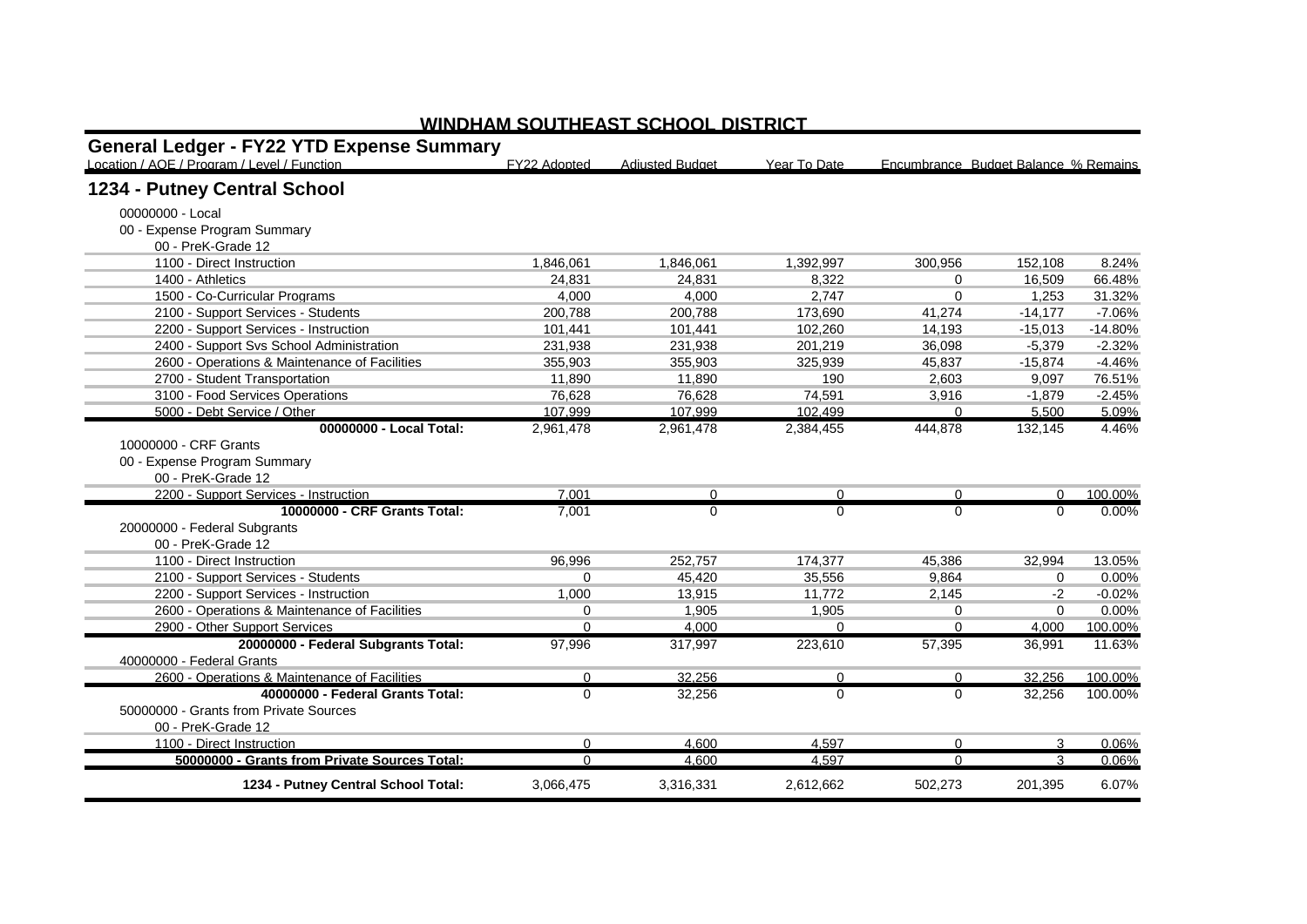| <b>General Ledger - FY22 YTD Expense Summary</b> |              |                        |              |         |                                      |            |
|--------------------------------------------------|--------------|------------------------|--------------|---------|--------------------------------------|------------|
| Location / AOE / Program / Level / Function      | FY22 Adopted | <b>Adjusted Budget</b> | Year To Date |         | Encumbrance Budget Balance % Remains |            |
| 1367 - Brattleboro Area Middle School            |              |                        |              |         |                                      |            |
| 00000000 - Local                                 |              |                        |              |         |                                      |            |
| 00 - Expense Program Summary                     |              |                        |              |         |                                      |            |
| 00 - PreK-Grade 12                               |              |                        |              |         |                                      |            |
| 1100 - Direct Instruction                        | 2,467,995    | 2,572,743              | 1,932,591    | 456,819 | 183,333                              | 7.13%      |
| 2100 - Support Services - Students               | 259,234      | 259,234                | 219,766      | 58,033  | -18,564                              | $-7.16%$   |
| 2200 - Support Services - Instruction            | 24,288       | 24,288                 | 43.961       | 10,643  | $-30,316$                            | $-124.82%$ |
| 2400 - Support Svs School Administration         | 506.941      | 506.941                | 447.708      | 52.079  | 7.154                                | 1.41%      |
| 2700 - Student Transportation                    | 10.200       | 10.200                 | 2.504        | 7.167   | 529                                  | 5.19%      |
| 00000000 - Local Total:                          | 3,268,658    | 3,373,405              | 2,646,530    | 584,741 | 142,135                              | 4.21%      |
| 20000000 - Federal Subgrants                     |              |                        |              |         |                                      |            |
| 00 - Expense Program Summary                     |              |                        |              |         |                                      |            |
| 00 - PreK-Grade 12                               |              |                        |              |         |                                      |            |
| 1100 - Direct Instruction                        | 198,981      | 229,641                | 175,282      | 31,978  | 22,382                               | 9.75%      |
| 2200 - Support Services - Instruction            | 0            | 93,066                 | 80,189       | 10,643  | 2,234                                | 2.40%      |
| 2400 - Support Svs School Administration         | 33,638       | 33.638                 | 31.893       | 2,516   | -770                                 | $-2.29%$   |
| 2900 - Other Support Services                    | $\Omega$     | 4.000                  | 306          | 70      | 3,624                                | 90.60%     |
| 20000000 - Federal Subgrants Total:              | 232,619      | 360,345                | 287,669      | 45,206  | 27,470                               | 7.62%      |
| 1367 - Brattleboro Area Middle School Total:     | 3,501,276    | 3,733,750              | 2,934,199    | 629,947 | 169,605                              | 4.54%      |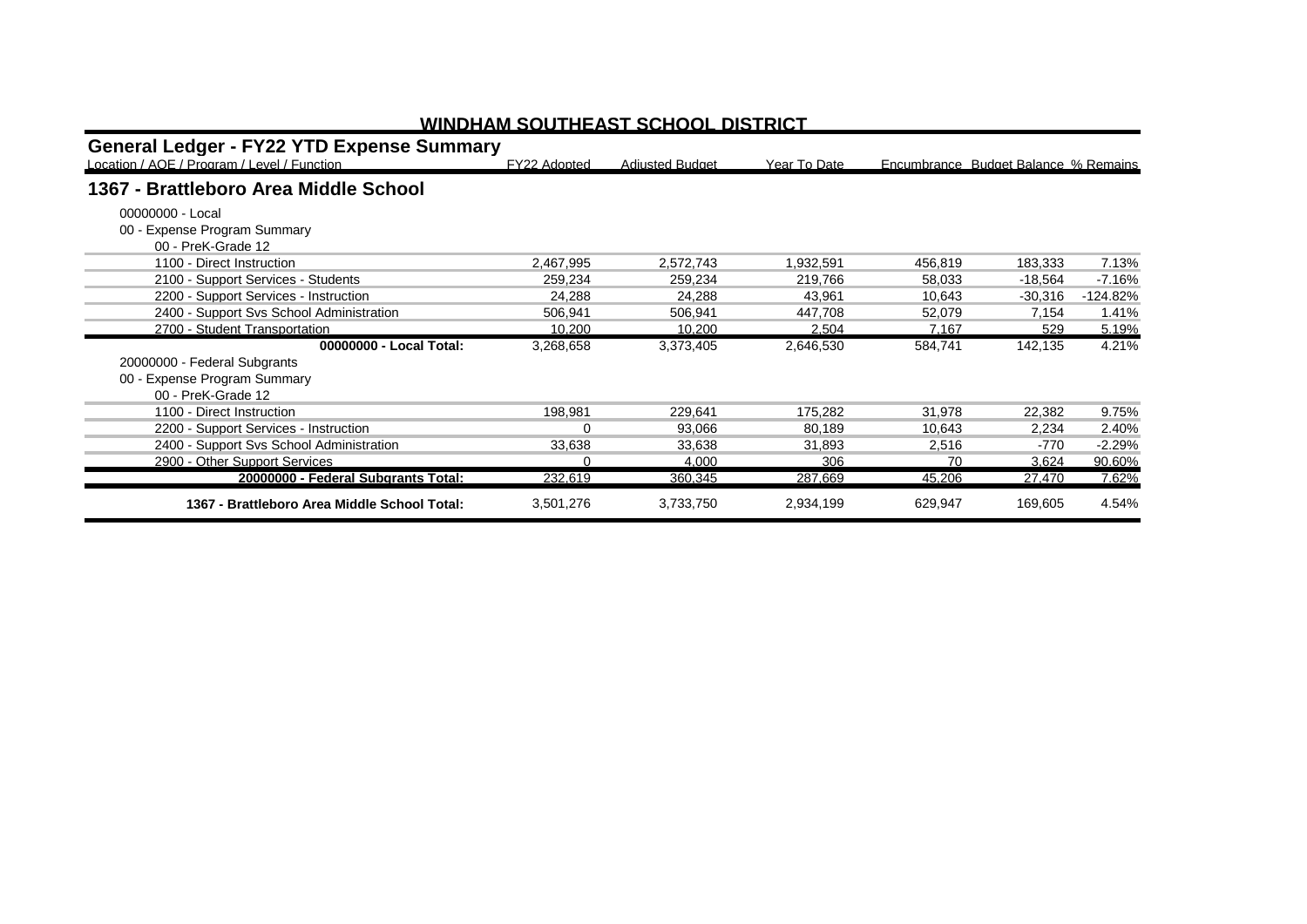| <b>General Ledger - FY22 YTD Expense Summary</b><br>Location / AOE / Program / Level / Function | FY22 Adopted | <b>Adiusted Budget</b> | Year To Date |          | Encumbrance Budget Balance % Remains |          |
|-------------------------------------------------------------------------------------------------|--------------|------------------------|--------------|----------|--------------------------------------|----------|
| 1383 - Oak Grove School                                                                         |              |                        |              |          |                                      |          |
| 00000000 - Local                                                                                |              |                        |              |          |                                      |          |
| 00 - Expense Program Summary                                                                    |              |                        |              |          |                                      |          |
| 00 - PreK-Grade 12                                                                              |              |                        |              |          |                                      |          |
| 1100 - Direct Instruction                                                                       | 1.374.917    | 1.374.917              | 1.076.907    | 248.338  | 49.672                               | 3.61%    |
| 1500 - Co-Curricular Programs                                                                   | 3,500        | 3,500                  | 1.189        | 0        | 2,311                                | 66.03%   |
| 2100 - Support Services - Students                                                              | 374.700      | 374.700                | 314,333      | 75.633   | $-15,266$                            | $-4.07%$ |
| 2200 - Support Services - Instruction                                                           | 109.067      | 109.067                | 70.704       | 15.257   | 23.105                               | 21.18%   |
| 2400 - Support Svs School Administration                                                        | 192.268      | 192.268                | 176.746      | 21,833   | $-6.311$                             | $-3.28%$ |
| 2600 - Operations & Maintenance of Facilities                                                   | 368,458      | 368,458                | 317,759      | 38,502   | 12,197                               | 3.31%    |
| 2700 - Student Transportation                                                                   | 3.000        | 3.000                  | 1.316        | 254      | 1.430                                | 47.67%   |
| 00000000 - Local Total:                                                                         | 2,425,909    | 2,425,909              | 1,958,954    | 399,818  | 67,138                               | 2.77%    |
| 20000000 - Federal Subgrants                                                                    |              |                        |              |          |                                      |          |
| 00 - Expense Program Summary                                                                    |              |                        |              |          |                                      |          |
| 00 - PreK-Grade 12                                                                              |              |                        |              |          |                                      |          |
| 1100 - Direct Instruction                                                                       | 114.792      | 129.729                | 108,514      | 19.523   | 1.693                                | 1.30%    |
| 2100 - Support Services - Students                                                              | $\Omega$     | 18.591                 | 14.071       | 2.719    | 1,800                                | 9.68%    |
| 2200 - Support Services - Instruction                                                           | 0            | 90,791                 | 72,565       | 14,826   | 3,400                                | 3.74%    |
| 2900 - Other Support Services                                                                   | $\Omega$     | 3.000                  | 1.123        | 472      | 1.405                                | 46.84%   |
| 20000000 - Federal Subgrants Total:                                                             | 114,792      | 242,111                | 196,273      | 37,540   | 8,298                                | 3.43%    |
| 40000000 - Federal Grants                                                                       |              |                        |              |          |                                      |          |
| 00 - Expense Program Summary                                                                    |              |                        |              |          |                                      |          |
| 00 - PreK-Grade 12                                                                              |              |                        |              |          |                                      |          |
| 1100 - Direct Instruction                                                                       | $\Omega$     | 4,260                  | 1.178        | 184      | 2,898                                | 68.03%   |
| 2600 - Operations & Maintenance of Facilities                                                   | $\Omega$     | 5.820                  | $\Omega$     | $\Omega$ | 5.820                                | 100.00%  |
| 40000000 - Federal Grants Total:                                                                | $\Omega$     | 10,080                 | 1,178        | 184      | 8.718                                | 86.49%   |
| C0000000 - PreK Grant                                                                           |              |                        |              |          |                                      |          |
| 00 - Expense Program Summary                                                                    |              |                        |              |          |                                      |          |
| 00 - PreK-Grade 12                                                                              |              |                        |              |          |                                      |          |
| 1100 - Direct Instruction                                                                       | $\Omega$     | 3.018                  | 3,018        | 0        | $\Omega$                             | 0.00%    |
| C0000000 - PreK Grant Total:                                                                    | <sup>0</sup> | 3.018                  | 3.018        | $\Omega$ | n                                    | 0.00%    |
| 1383 - Oak Grove School Total:                                                                  | 2,540,702    | 2,681,118              | 2,159,423    | 437,542  | 84,154                               | 3.14%    |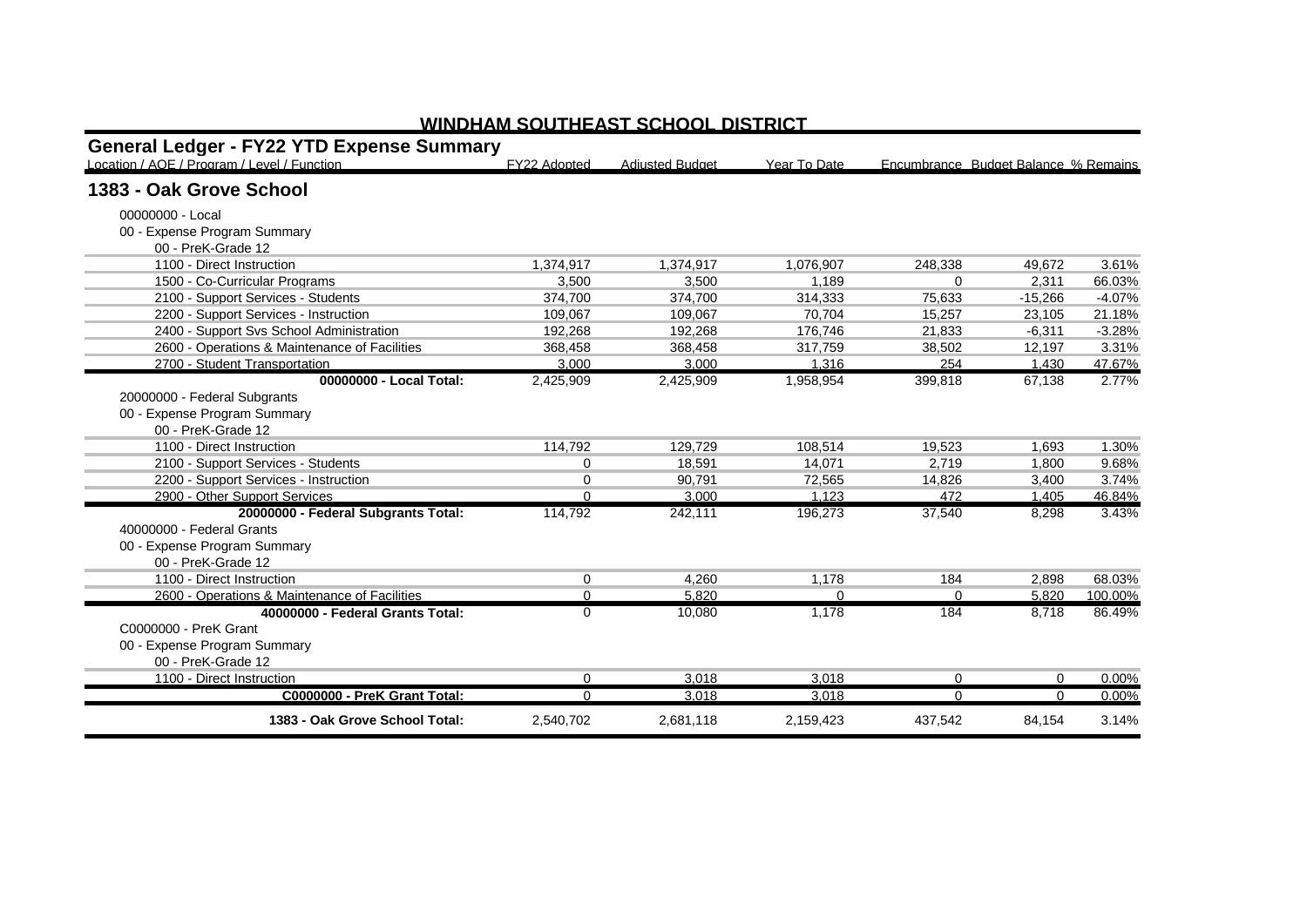| <b>General Ledger - FY22 YTD Expense Summary</b> |              |                        |              |          |                                      |           |
|--------------------------------------------------|--------------|------------------------|--------------|----------|--------------------------------------|-----------|
| Location / AOE / Program / Level / Function      | FY22 Adopted | <b>Adiusted Budget</b> | Year To Date |          | Encumbrance Budget Balance % Remains |           |
| 1385 - Green Street School                       |              |                        |              |          |                                      |           |
| 00000000 - Local                                 |              |                        |              |          |                                      |           |
| 00 - Expense Program Summary                     |              |                        |              |          |                                      |           |
| 00 - PreK-Grade 12                               |              |                        |              |          |                                      |           |
| 1100 - Direct Instruction                        | 2.459.460    | 2.459.460              | 1.941.263    | 443.770  | 74,427                               | 3.03%     |
| 1500 - Co-Curricular Programs                    | 7.000        | 7.000                  | 5.283        | 0        | 1.717                                | 24.53%    |
| 2100 - Support Services - Students               | 321.838      | 321.838                | 287.498      | 73.723   | $-39.383$                            | $-12.24%$ |
| 2200 - Support Services - Instruction            | 203,300      | 203,300                | 109.016      | 23,258   | 71,027                               | 34.94%    |
| 2400 - Support Sys School Administration         | 290.246      | 290.246                | 235.361      | 34.197   | 20.688                               | 7.13%     |
| 2600 - Operations & Maintenance of Facilities    | 435.711      | 435,711                | 360.470      | 49,555   | 25,686                               | 5.90%     |
| 2700 - Student Transportation                    | 7.000        | 7.000                  | 1.821        | 2.318    | 2.861                                | 40.87%    |
| 00000000 - Local Total:                          | 3,724,555    | 3,724,555              | 2,940,711    | 626,821  | 157,022                              | 4.22%     |
| 20000000 - Federal Subgrants                     |              |                        |              |          |                                      |           |
| 00 - Expense Program Summary                     |              |                        |              |          |                                      |           |
| 00 - PreK-Grade 12                               |              |                        |              |          |                                      |           |
| 1100 - Direct Instruction                        | 235,546      | 322,209                | 256,526      | 53,079   | 12,604                               | 3.91%     |
| 2200 - Support Services - Instruction            | $\Omega$     | 9,679                  | 9.679        | $\Omega$ | $\Omega$                             | 0.00%     |
| 2900 - Other Support Services                    | 0            | 4.000                  | 1.650        | 756      | 1.594                                | 39.84%    |
| 20000000 - Federal Subgrants Total:              | 235,546      | 335,888                | 267,855      | 53,836   | 14.198                               | 4.23%     |
| 30000000 - State Grants                          |              |                        |              |          |                                      |           |
| 00 - Expense Program Summary                     |              |                        |              |          |                                      |           |
| 00 - PreK-Grade 12                               |              |                        |              |          |                                      |           |
| 1100 - Direct Instruction                        | $\Omega$     | $\Omega$               | $\Omega$     | 1.834    | $-1.834$                             | 100.00%   |
| 30000000 - State Grants Total:                   | $\Omega$     | $\Omega$               | 0            | 1,834    | $-1,834$                             | 0.00%     |
| 1385 - Green Street School Total:                | 3,960,102    | 4,060,443              | 3,208,566    | 682,492  | 169,386                              | 4.17%     |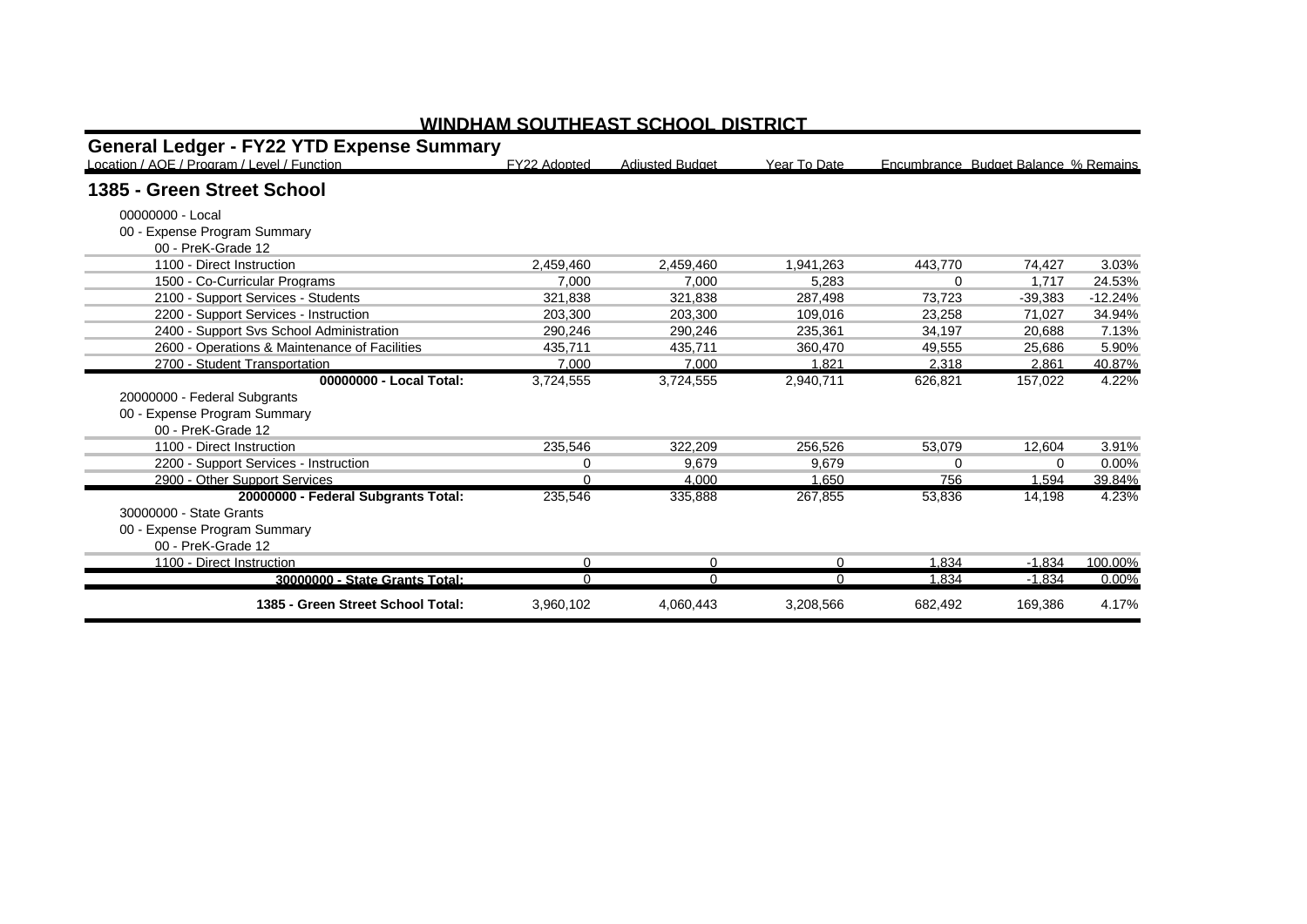| <b>General Ledger - FY22 YTD Expense Summary</b><br>Location / AOE / Program / Level / Function | FY22 Adopted | <b>Adjusted Budget</b> | Year To Date |          | Encumbrance Budget Balance % Remains |           |
|-------------------------------------------------------------------------------------------------|--------------|------------------------|--------------|----------|--------------------------------------|-----------|
| 3096 - WSESD District Wide Programs & Services                                                  |              |                        |              |          |                                      |           |
| 00000000 - Local<br>00 - Expense Program Summary<br>00 - PreK-Grade 12                          |              |                        |              |          |                                      |           |
| 2200 - Support Services - Instruction                                                           | 113,233      | 113,233                | 76,704       | 10,447   | 26,083                               | 23.03%    |
| 2300 - Support Svs - School Board                                                               | 103,806      | 103,806                | 143.649      | 1,085    | $-40.927$                            | $-39.43%$ |
| 2500 - Support Svs - SU Assessments/Services                                                    | 8,364,509    | 8,364,509              | 7,669,140    | 695,369  | 0                                    | 0.00%     |
| 00000000 - Local Total:                                                                         | 8,581,548    | 8,581,548              | 7,889,492    | 706,900  | $-14,844$                            | $-0.17%$  |
| 20000000 - Federal Subgrants                                                                    |              |                        |              |          |                                      |           |
| 00 - Expense Program Summary                                                                    |              |                        |              |          |                                      |           |
| 00 - PreK-Grade 12                                                                              |              |                        |              |          |                                      |           |
| 1100 - Direct Instruction                                                                       | $\Omega$     | 229,060                | 149.978      | 2,846    | 76,236                               | 33.28%    |
| 2100 - Support Services - Students                                                              | $\Omega$     | 15,017                 | 10,143       | 100      | 4,774                                | 31.79%    |
| 2700 - Student Transportation                                                                   | U            | 25.000                 | $\Omega$     | $\Omega$ | 25,000                               | 100.00%   |
| 20000000 - Federal Subgrants Total:                                                             | 0            | 269,077                | 160,121      | 2,946    | 106,010                              | 39.40%    |
| 40000000 - Federal Grants                                                                       |              |                        |              |          |                                      |           |
| 00 - Expense Program Summary                                                                    |              |                        |              |          |                                      |           |
| 00 - PreK-Grade 12                                                                              |              |                        |              |          |                                      |           |
| 1100 - Direct Instruction                                                                       | U            | 8.572                  | 8.572        | $\Omega$ |                                      | 0.00%     |
| 40000000 - Federal Grants Total:                                                                | $\Omega$     | 8.572                  | 8.572        | $\Omega$ |                                      | 0.00%     |
| 3096 - WSESD District Wide Programs & Services Total:                                           | 8,581,548    | 8,859,197              | 8,058,185    | 709,846  | 91,166                               | 1.03%     |